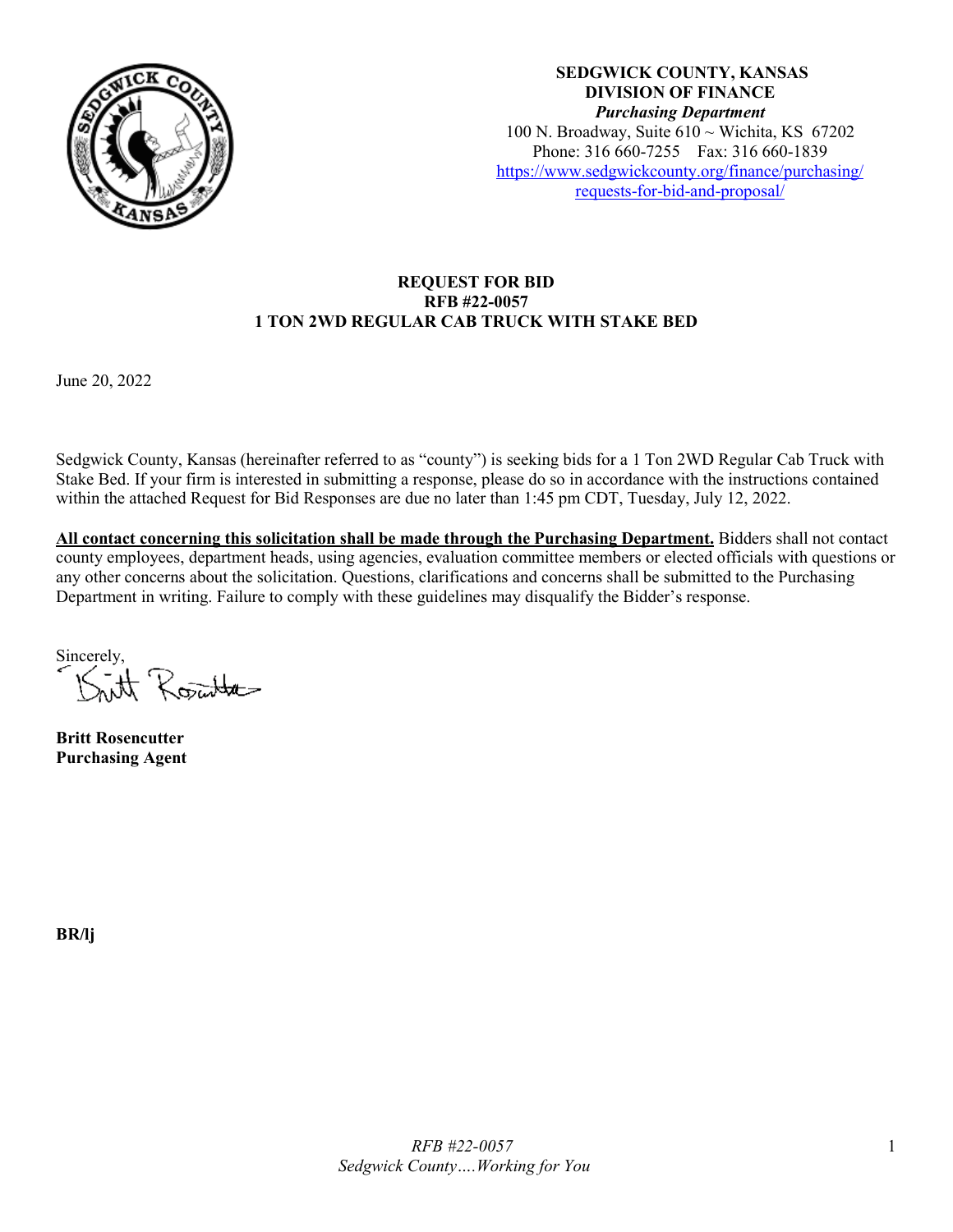### **Table of Contents**

- <span id="page-1-0"></span>**I. [Purpose](#page-2-0)**
- <span id="page-1-1"></span>**II. [Submittals](#page-2-1)**
- <span id="page-1-2"></span>**III. [Scope of Work](#page-2-2)**
- <span id="page-1-3"></span>**IV. [Sedgwick County's Responsibilities](#page-3-0)**
- <span id="page-1-9"></span><span id="page-1-8"></span><span id="page-1-7"></span><span id="page-1-6"></span><span id="page-1-5"></span><span id="page-1-4"></span>**V. Bid [Terms](#page-3-1)**
	- **A. [Questions and Contact Information](#page-3-2)**
	- **B. [Minimum Firm Qualifications](#page-3-3)**
	- **C. [Evaluation Criteria](#page-4-0)**
	- **D. [Request for Bid](#page-4-1) Timeline**
	- **E. [Contract Period and Payment Terms](#page-4-2)**
	- **F. [Insurance Requirements](#page-4-3)**
	- **G. [Indemnification](#page-5-0)**
	- **H. [Confidential Matters and Data Ownership](#page-5-1)**
	- **I. [Bid Conditions](#page-6-0)**
- <span id="page-1-14"></span><span id="page-1-13"></span><span id="page-1-12"></span><span id="page-1-11"></span><span id="page-1-10"></span>**VI. [Required Response Content](#page-6-1)**
- <span id="page-1-15"></span>**VII. [Response Form](#page-6-2)**
- <span id="page-1-16"></span>**VIII. [Response Form 2](#page-8-0)**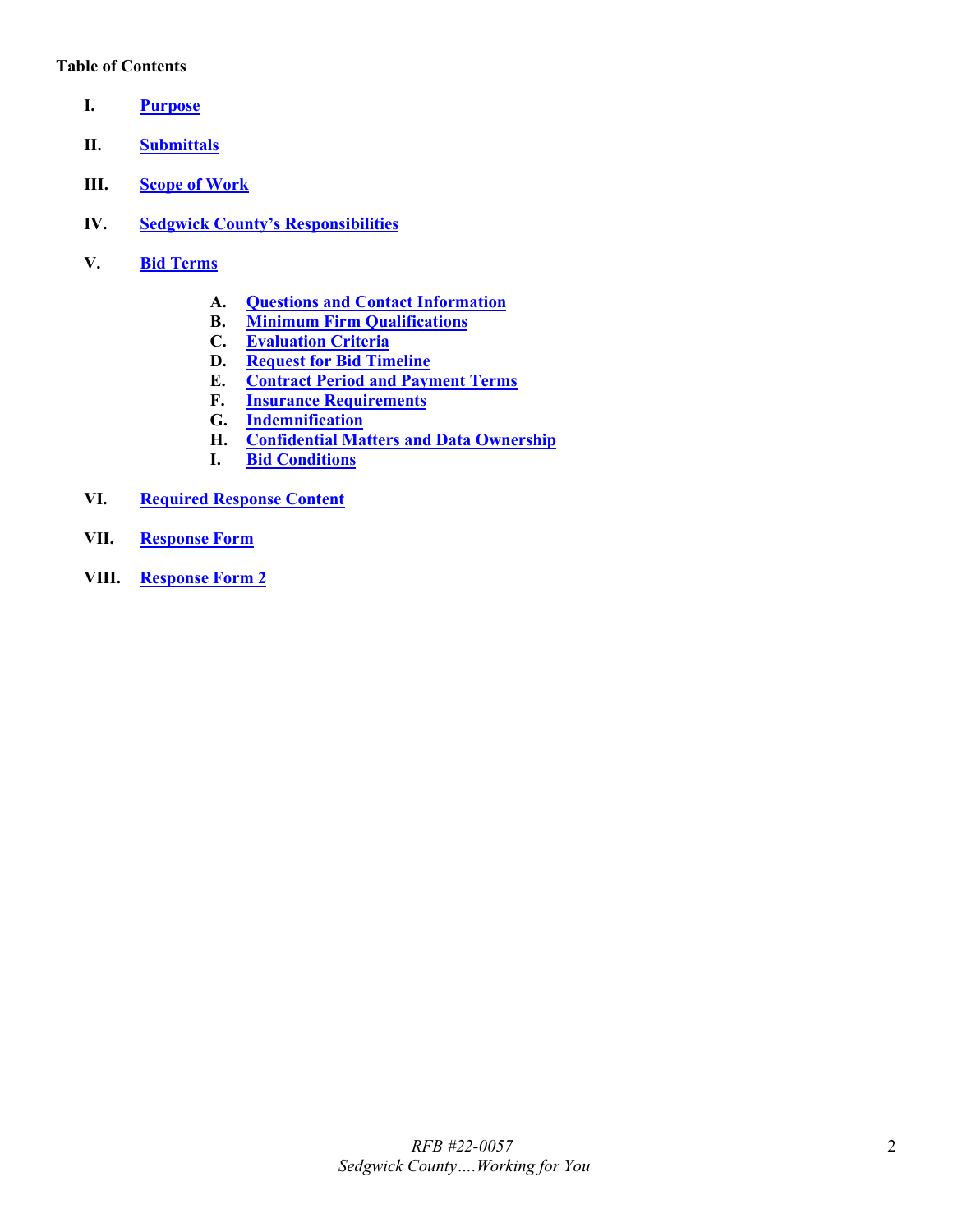### <span id="page-2-0"></span>**I. [Purpose](#page-1-0)**

Sedgwick County, located in south-central Kansas, is one of the most populous of Kansas' 105 counties with a population estimated at more than 514,000 persons. It is the sixteenth largest in area, with 1,008 square miles, and reportedly has the second highest per capita wealth among Kansas' counties. Organizationally, the County is a Commission/Manager entity, employs nearly 2,800 persons, and hosts or provides a full range of municipal services, e.g. – public safety, public works, criminal justice, recreation, entertainment, cultural, human/social, and education.

Sedgwick County is seeking bids for a 1 Ton 2WD Regular Cab Truck with Stake Bed, in accordance with the specifications outlined, for Sedgwick County Fleet Department.

#### <span id="page-2-1"></span>**II. [Submittals](#page-1-1)**

Carefully review this Request for Bid. It provides specific technical information necessary to aid participating firms in formulating a thorough response. Should you elect to participate, submit one (1) original **AND** one (1) electronic copy (PDF/Word supplied on a flash drive) of the entire document with any supplementary materials to:

> Britt Rosencutter Sedgwick County Purchasing Department 100 N. Broadway, Suite 610 Wichita, KS 67202

SUBMITTALS are due **NO LATER THAN 1:45 pm CDT, TUESDAY, July 12, 2022**. Late or incomplete responses will not be accepted and will not receive consideration for final award. Vendor is responsible for verifying that their proposal has been received by Sedgwick County Purchasing Department.

Bid responses will be acknowledged and read into record at Bid Opening, which will occur at 2:00 pm CDT, on the due date. We will continue to have Bid Openings for the items listed currently. If you would like to listen in as these bids are read into the record, please dial our Meet Me line  $\omega(316)$  660-7271 at 2:00 pm.

#### <span id="page-2-2"></span>**III. [Scope of Work](#page-1-2) MINIMUM MANDATORY REQUIREMENTS AND SPECIFICATIONS**

- **A.** The following specifications are for the procurement of a 1 Ton 2WD Regular Cab Truck with Stake Bed for Fleet Management.
- **B.** Manufacturer's standard equipment presumed to be included unless otherwise specified.
- **C.** All items bid are to be factory installed unless authorized by Sedgwick County Fleet Management.
- **D.** After award and prior to delivery, an appointment must be made to deliver vehicle to Fleet Management, 1021 Stillwell Wichita, Kansas. Please contact Beau Bergeron at 316-660-7477.
- **E.** Fleet Management will not accept ownership until vehicles have been inspected for compliance with specifications below and Manufacturer's Statement of Origin (MSO) has been delivered.
- **F.** Maintenance manuals to be invoiced separately.
- **G.** Provide all warranty information.
- **H.** Pricing must be quoted as a delivered price.
- **I. Equipment shall meet or exceed the following descriptions. Any additions, deletions, or variations from the following descriptions must be noted.**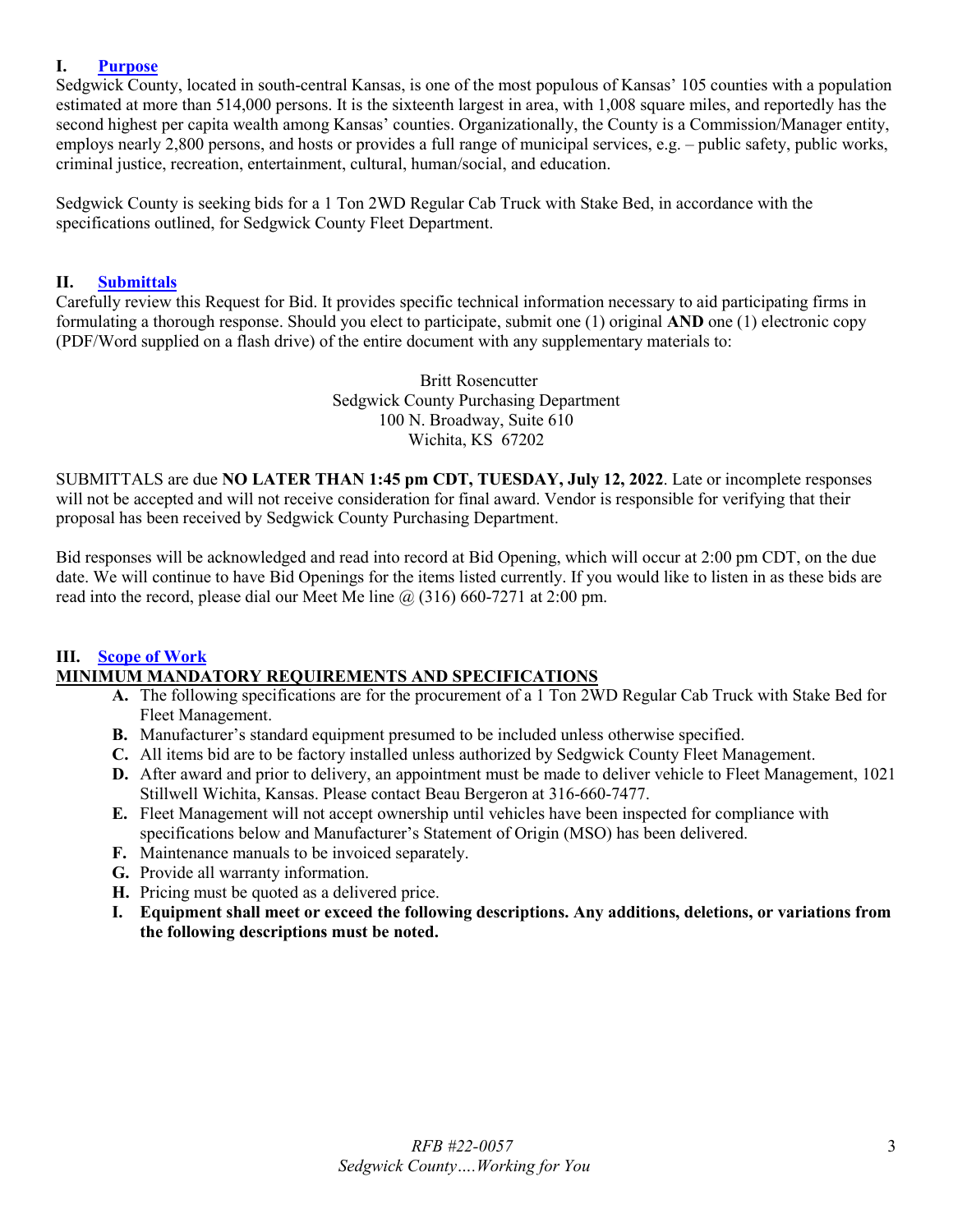| <b>SPECIFICATIONS</b> |                       |                                                | <b>MEETS</b><br><b>SPECIFICATION</b> |                |
|-----------------------|-----------------------|------------------------------------------------|--------------------------------------|----------------|
|                       |                       | 1 Ton 2WD Regular Cab Truck with Stake Bed     | Yes                                  | N <sub>0</sub> |
| 1.                    | Engine                | Gas V-8 with Heavy Duty Cooling System         |                                      |                |
| 2.                    | Transmission          | Automatic with Overdrive with Tow/ Haul Mode   |                                      |                |
| 3.                    | Bed                   | <b>Stake Bed with Metal Sides</b>              |                                      |                |
| 4.                    | Tires                 | All Season / All-Terrain Radials               |                                      |                |
| 5.                    | <b>Brakes</b>         | Power 4 Wheel Disc with ABS                    |                                      |                |
| 6.                    | Steering              | Power with Tilt Wheel and Cruise Control       |                                      |                |
| 7.                    | Wipers                | Adjustable Intermittent with Washer            |                                      |                |
| 8.                    | Mirrors               | Electric Powered and to be Heated              |                                      |                |
| 9.                    | Air Conditioning and  | <b>Factory Installed</b>                       |                                      |                |
|                       | Heat                  |                                                |                                      |                |
| 10.                   | Radio                 | AM/FM                                          |                                      |                |
| 11.                   | <b>Running Boards</b> | Nerf Bar Style                                 |                                      |                |
| 12.                   | <b>Exterior Color</b> | White                                          |                                      |                |
| 13.                   | Interior              | Vinyl or Cloth Gray Seats                      |                                      |                |
| 14.                   | <b>Tow Hooks</b>      | $\overline{2}$ hooks to be installed on front. |                                      |                |
| 15.                   | Keys                  | Three (3) sets. Keyless entry remote           |                                      |                |
| 16.                   | Accessories           | <b>Power Door Locks</b>                        |                                      |                |
|                       |                       | Power Windows                                  |                                      |                |
|                       |                       | Amber Strobe mounted to Headache Rack of bed   |                                      |                |
|                       |                       | Rear Lift Gate                                 |                                      |                |

## <span id="page-3-0"></span>**IV. [Sedgwick County's Responsibilities](#page-1-3)**

- Provide information, as legally allowed, in possession of the county, which relates to the county's requirements or which is relevant to this project.
- Designate a person to act as the County Contract Manager with respect to the work to be performed under this contract.
- County reserves the right to make inspections at various points of the project. Contractor agrees to openly participate in said inspections and provide information to the county on the progress, expected completion date and any unforeseen or unexpected complications in the project.

# <span id="page-3-1"></span>**V. Bid [Terms](#page-1-4)**

## A. [Questions and Contact Information](#page-1-5)

<span id="page-3-2"></span>Any questions regarding this document must be submitted in writing to Britt Rosencutter at [britt.rosencutter@sedgwick.gov](mailto:britt.rosencutter@sedgwick.gov) by 5:00 pm CDT, June 23, 2022. Any questions of a substantive nature will be answered in written form as an addendum and posted on the purchasing website at

<span id="page-3-3"></span><https://www.sedgwickcounty.org/finance/purchasing/requests-for-bid-and-proposal/>under the Documents column associated with this bid number by 5:00 pm CDT, June 28, 2022. Firms are responsible for checking the website and acknowledging any addenda on their bid response form.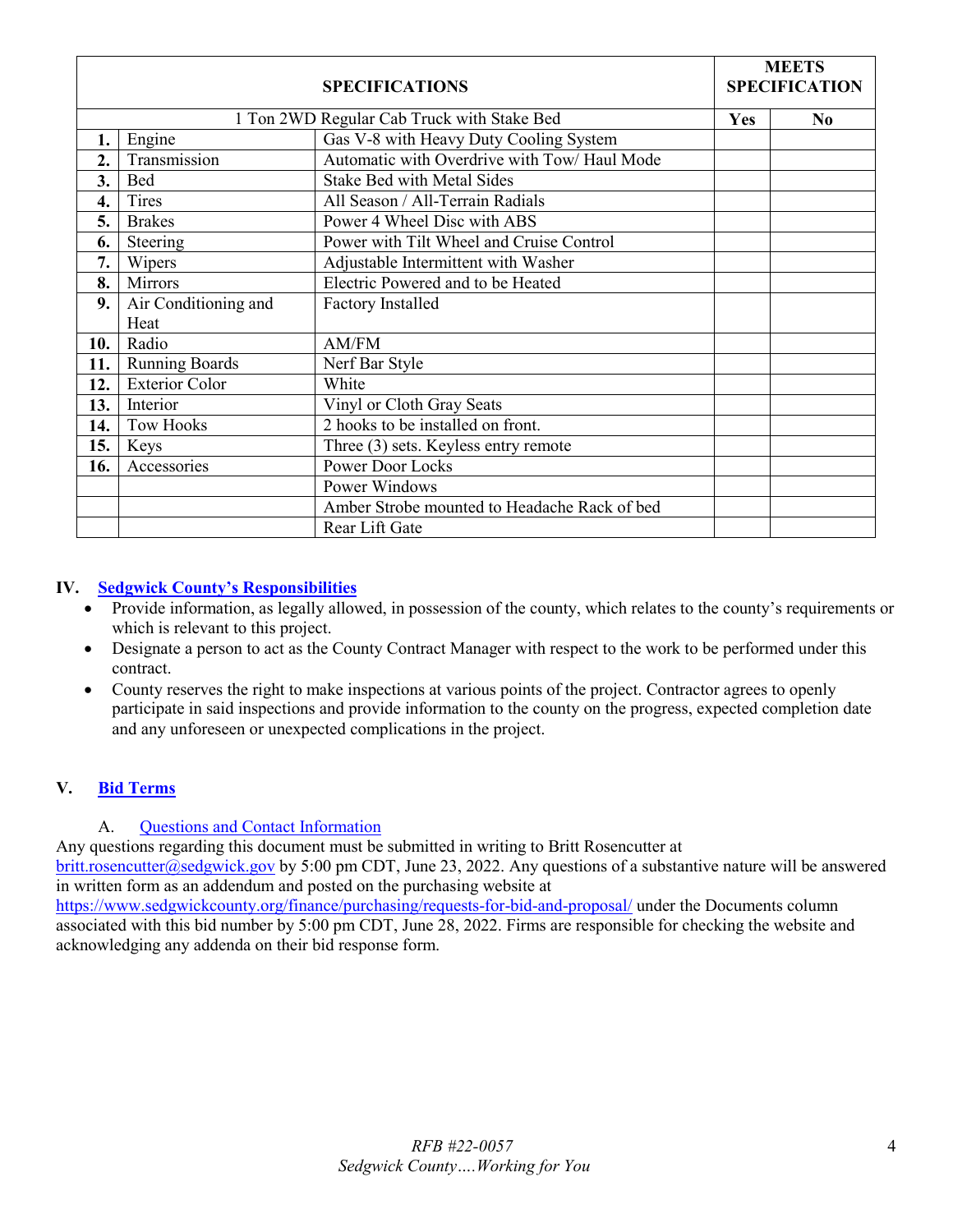# B. [Minimum Firm Qualifications](#page-1-6)

This section lists the criteria to be considered in evaluating the ability of firms interested in providing the service(s) and/or product(s) specified in this Request for Bid. Firms must meet or exceed these qualifications to be considered for award. Bids submitted must reflect in detail their inclusion as well as the degree to which they can be provided. Any exceptions to the requirements listed should be clearly detailed in proposer's response.

Bidders shall:

- 1. Have proper certification(s) or license(s) for the services/product specified in this document.
- 2. Ensure that project work meets all local, state and federal laws, regulations and ordinances.
- 3. Have the capacity to acquire all required permits, bonds, escrows or insurances.
- 4. Provide appropriate project supervision and quality control procedures.
- 5. Have appropriate material, equipment and labor to perform job safely and efficiently. *All costs associated with meeting this requirement will be the sole responsibility of the vendor.*

# C. [Evaluation Criteria](#page-1-7)

<span id="page-4-0"></span>An award will be made to the lowest responsible and responsive bidder.

# D. [Request for Bid](#page-1-8) Timeline

<span id="page-4-1"></span>The following dates are provided for information purposes and are subject to change without notice. Contact the Purchasing Department at (316) 660-7255 to confirm any and all dates**.** 

| Distribution of Request for Bid to interested parties                        | <b>June 20, 2022</b>  |
|------------------------------------------------------------------------------|-----------------------|
| Clarification, Information and Questions submitted in writing by 5:00 pm CDT | <b>June 23, 2022</b>  |
| Addendum Issued by 5:00 pm CDT                                               | June 28, 2022         |
| Sealed Bid due before 1:45 pm CDT                                            | <b>July 12, 2022</b>  |
| Board of Bids and Contracts Recommendation                                   | <b>July 28, 2022</b>  |
| Board of County Commission Award                                             | <b>August 3, 2022</b> |

## E. [Contract Period and Payment Terms](#page-1-9)

<span id="page-4-2"></span>A contractual period will begin following Board of County Commissioners (BoCC) approval of the successful firm(s) for this vehicle.

County may cancel its obligations herein upon thirty-day (30) prior written notice to the other party. It is understood that funding may cease or be reduced at any time, and in the event that adequate funds are not available to meet the obligations hereunder, either party reserves the right to terminate this agreement upon thirty (30) days prior written notice to the other. Payment will be remitted following receipt of monthly detailed invoice.

## Payment and Invoice Provisions

[https://www.sedgwickcounty.org/media/39239/payment\\_and\\_invoice\\_provisions.pdf](https://www.sedgwickcounty.org/media/39239/payment_and_invoice_provisions.pdf)

# F. [Insurance Requirements](#page-1-10)

<span id="page-4-3"></span>Liability insurance coverage indicated below must be considered as primary and not as excess insurance. If required, Contractor's professional liability/errors and omissions insurance shall (i) have a policy retroactive date prior to the date any professional services are provided for this project, and (ii) be maintained for a minimum of three (3) years past completion of the project. Contractor shall furnish a certificate evidencing such coverage, with County listed as an additional insured including both ongoing and completed operations, except for professional liability, workers' compensation and employer's liability. **Certificate shall be provided prior to award of contract.** Certificate shall remain in force during the duration of the project/services and will not be canceled, reduced, modified, limited, or restricted until thirty (30) days after County receives written notice of such change. All insurance must be with an insurance company with a minimum BEST rating of A-VIII and licensed to do business in the State of Kansas **(must be acknowledged on the bid/proposal response form).**

**NOTE:** If any insurance is subject to a deductible or self-insured retention, written disclosure must be included in your proposal response and also be noted on the certificate of insurance.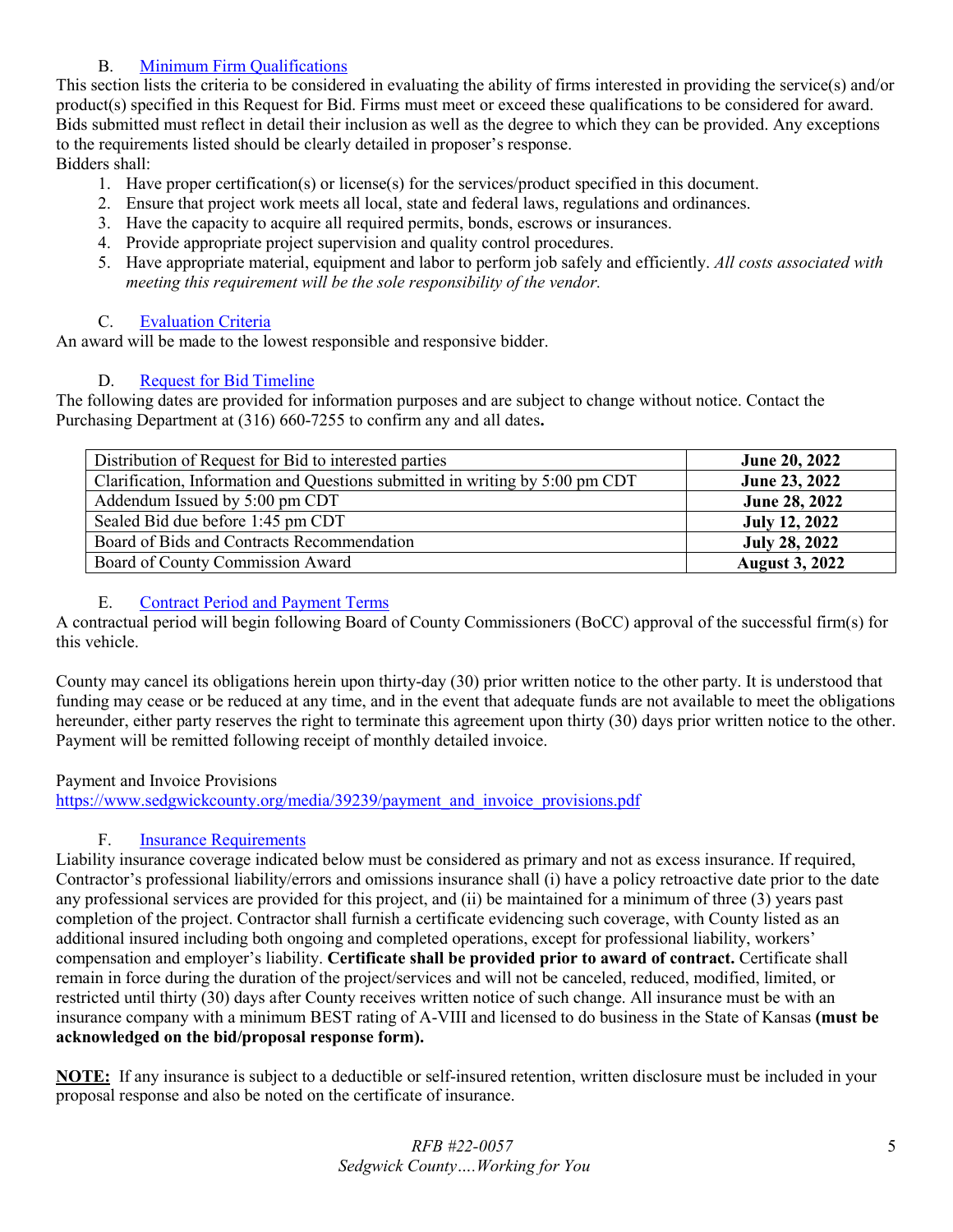It is the responsibility of Contractor to require that any and all approved subcontractors meet the minimum insurance requirements.

| <b>Workers' Compensation:</b>                                                      |                |  |  |  |
|------------------------------------------------------------------------------------|----------------|--|--|--|
| Applicable coverage per State Statutes                                             |                |  |  |  |
| <b>Employer's Liability Insurance:</b>                                             | \$500,000.00   |  |  |  |
| Commercial General Liability Insurance (on form CG 00 01 04 13 or its equivalent): |                |  |  |  |
| Each Occurrence                                                                    | \$1,000,000.00 |  |  |  |
| General Aggregate, per project                                                     | \$2,000,000.00 |  |  |  |
| Personal Injury                                                                    | \$1,000,000.00 |  |  |  |
| Products and Completed Operations Aggregate                                        | \$2,000,000.00 |  |  |  |
| <b>Automobile Liability:</b>                                                       |                |  |  |  |
| Combined single limit                                                              | \$500,000.00   |  |  |  |
| <b>Umbrella Liability:</b>                                                         |                |  |  |  |
| Following form for both the general liability and automobile                       |                |  |  |  |
| Required / $X$ Not Required                                                        |                |  |  |  |
| Each Claim                                                                         | \$1,000,000.00 |  |  |  |
| Aggregate                                                                          | \$1,000,000.00 |  |  |  |
| Professional Liability/ Errors & Omissions Insurance:                              |                |  |  |  |
| Required / $X$ Not Required                                                        |                |  |  |  |
| Each Claim                                                                         | \$1,000,000.00 |  |  |  |
| Aggregate                                                                          | \$1,000,000.00 |  |  |  |
| <b>Pollution Liability Insurance:</b>                                              |                |  |  |  |
| Required / X Not Required                                                          |                |  |  |  |
| Each Claim                                                                         | \$1,000,000.00 |  |  |  |
| Aggregate                                                                          | \$1,000,000.00 |  |  |  |

## *Special Risks or Circumstances:*

*Entity reserves the right to modify, by written contract, these requirements, including limits, based on the nature of the risk, prior experience, insurer, coverage, or other special circumstances.*

## G. [Indemnification](#page-1-11)

<span id="page-5-1"></span><span id="page-5-0"></span>To the fullest extent of the law, the provider, its subcontractor, agents, servants, officers or employees shall indemnify and hold harmless Sedgwick County, including, but not limited to, its elected and appointed officials, officers, employees and agents, from any and all claims brought by any person or entity whatsoever, arising from any act, error, or omission of the provider during the provider's performance of the agreement or any other agreements of the provider entered into by reason thereof. The provider shall indemnify and defend Sedgwick County, including, but not limited to, its elected and appointed officials, officers, employees and agents, with respect to any claim arising, or alleged to have arisen from negligence, and/or willful, wanton or reckless acts or omissions of the provider, its subcontractor, agents, servants, officers, or employees and any and all losses or liabilities resulting from any such claims, including, but not limited to, damage awards, costs and reasonable attorney's fees. This indemnification shall not be affected by any other portions of the agreement relating to insurance requirements. The provider agrees that it will procure and keep in force at all times at its own expense insurance in accordance with these specifications.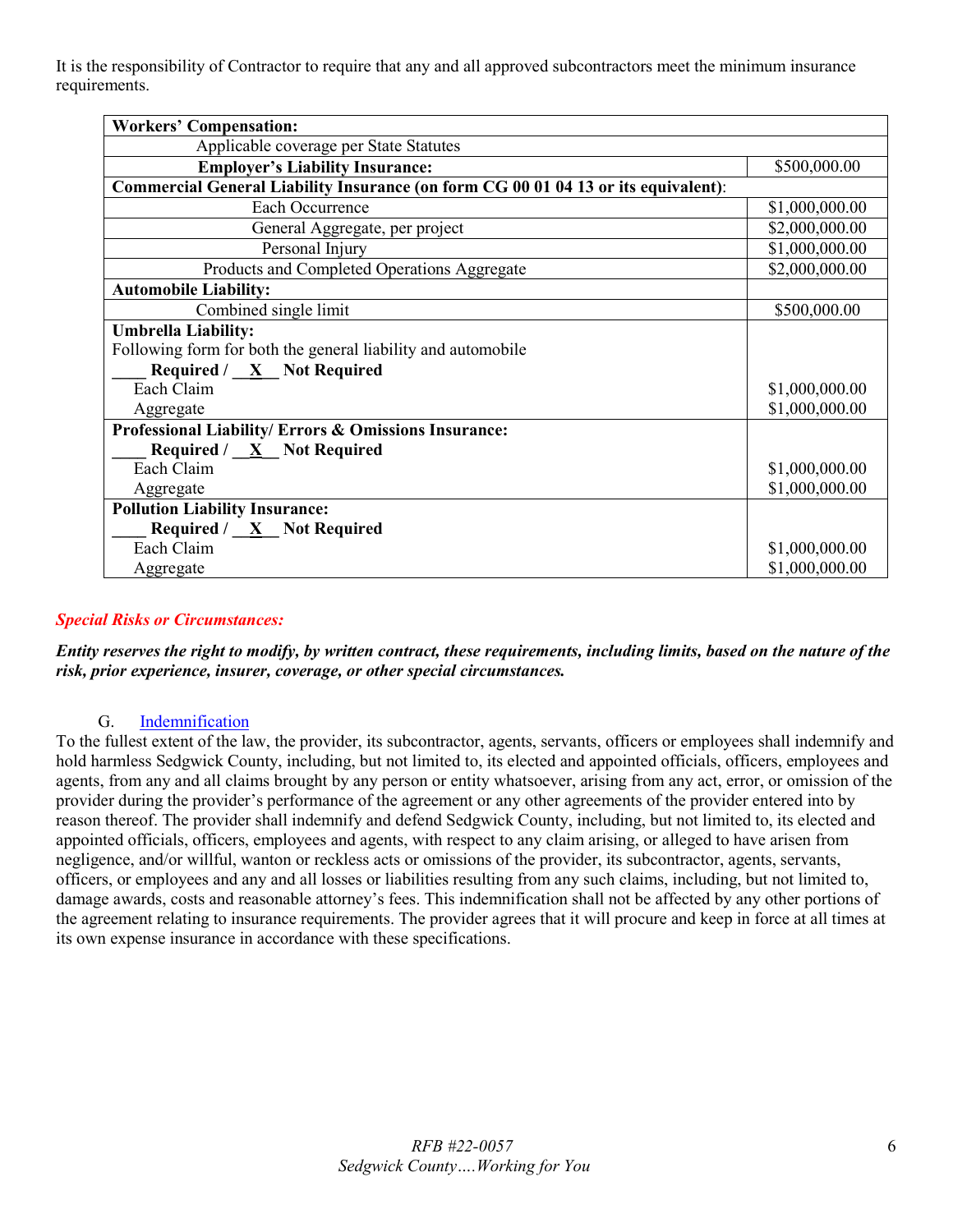## H. [Confidential Matters and Data Ownership](#page-1-12)

The successful bidder agrees all data, records and information, which the bidder, its agents and employees, which is the subject of this bid, obtain access, remains at all times exclusively the property of Sedgwick County. The successful proposer agrees all such data, records, plans and information constitutes at all times proprietary information of Sedgwick County. The successful bidder agrees that it will not disclose, provide, or make available any of such proprietary information in any form to any person or entity. In addition, the successful proposer agrees it will not use any names or addresses contained in such data, records, plans and information for the purpose of selling or offering for sale any property or service to any person or entity who resides at any address in such data. In addition, the successful proposer agrees it will not sell, give or otherwise make available to any person or entity any names or addresses contained in or derived from such data, records and information for the purpose of allowing such person to sell or offer for sale any property or service to any person or entity named in such data. Successful bidder agrees it will take all reasonable steps and the same protective precautions to protect Sedgwick County's proprietary information from disclosure to third parties as with successful proposer's own proprietary and confidential information. Proposer agrees that all data, regardless of form that is generated as a result of this Request for Bid is the property of Sedgwick County

## <span id="page-6-0"></span>I. [Bid Conditions](#page-1-13)

<https://www.sedgwickcounty.org/media/31339/bid-terms-conditions.pdf>

General Contract Provisions

http://www.sedgwickcounty.org/purchasing/pdf\_files/General%20Contractual%20Provisions.pdf

Mandatory Contract Provisions

<https://www.sedgwickcounty.org/media/31336/mandatory-contractual-provisions.pdf>

Independent Contractor

<https://www.sedgwickcounty.org/media/54780/independent-contractor-addendum.pdf>

Sample Contract

<https://www.sedgwickcounty.org/media/39236/sample-contract.pdf>

Federal Certifications Addendum Sedgwick County

[https://www.sedgwickcounty.org/media/59719/federal-certifications-addendum-updated-for-changes-to-ug-11-12-2020](https://www.sedgwickcounty.org/media/59719/federal-certifications-addendum-updated-for-changes-to-ug-11-12-2020-no-signature-line.pdf) [no-signature-line.pdf](https://www.sedgwickcounty.org/media/59719/federal-certifications-addendum-updated-for-changes-to-ug-11-12-2020-no-signature-line.pdf)

Suspension and Debarment

<https://www.sedgwickcounty.org/finance/purchasing/suspension-and-debarment/>

## <span id="page-6-1"></span>**VI. [Required Response Content](#page-1-14)**

Bid response should include the following:

- 1. Any exclusions clearly delineated.
- 2. Completed and signed Bid Response Form.
- 3. Proof of insurance
- <span id="page-6-2"></span>4. Those responses that do not include all required forms/items may be deemed non-responsive.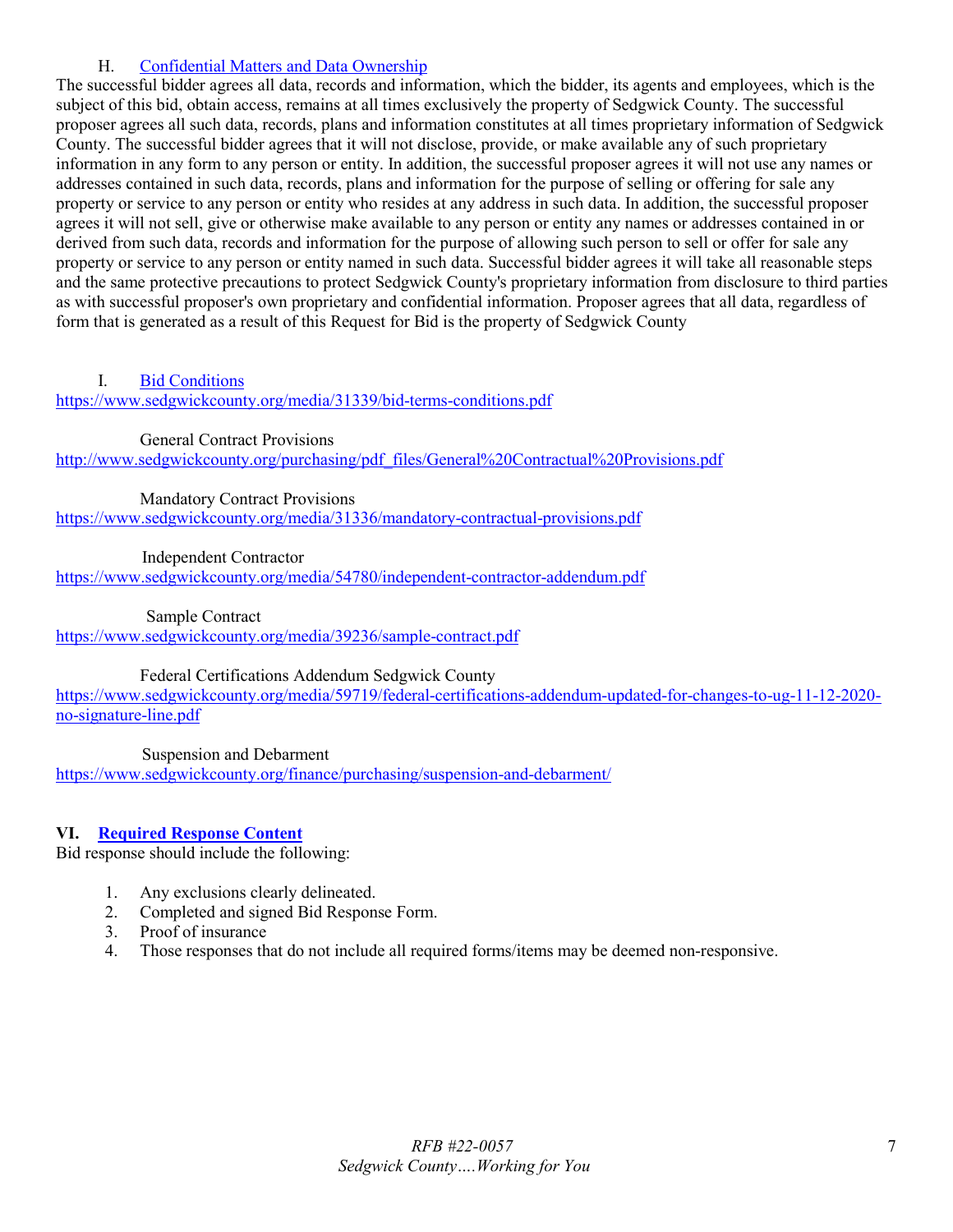### **REQUEST FOR BID RFB #22-0057 1 TON 2WD REGULAR CAB TRUCK WITH STAKE BED**

| The undersigned, on behalf of the Bidder, certifies that: (1) this offer is made without previous understanding, agreement or<br>connection with any person, firm, or corporation submitting a bid on the same project; $(2)$ is in all respects fair and without collusion<br>or fraud; (3) the person whose signature appears below is legally empowered to bind the firm in whose name the bidder is entered;<br>(4) they have read the complete Request for Bid and understands all provisions; (5) if accepted by the County, this bid is guaranteed as<br>written and amended and will be implemented as stated; and (6) mistakes in writing of the submitted bid will be their responsibility.<br><b>NAME</b> |                                              |                 |  |  |
|----------------------------------------------------------------------------------------------------------------------------------------------------------------------------------------------------------------------------------------------------------------------------------------------------------------------------------------------------------------------------------------------------------------------------------------------------------------------------------------------------------------------------------------------------------------------------------------------------------------------------------------------------------------------------------------------------------------------|----------------------------------------------|-----------------|--|--|
| DBA/SAME                                                                                                                                                                                                                                                                                                                                                                                                                                                                                                                                                                                                                                                                                                             |                                              |                 |  |  |
| CONTACT                                                                                                                                                                                                                                                                                                                                                                                                                                                                                                                                                                                                                                                                                                              |                                              |                 |  |  |
|                                                                                                                                                                                                                                                                                                                                                                                                                                                                                                                                                                                                                                                                                                                      |                                              |                 |  |  |
|                                                                                                                                                                                                                                                                                                                                                                                                                                                                                                                                                                                                                                                                                                                      |                                              | PHONE FAX HOURS |  |  |
|                                                                                                                                                                                                                                                                                                                                                                                                                                                                                                                                                                                                                                                                                                                      |                                              |                 |  |  |
|                                                                                                                                                                                                                                                                                                                                                                                                                                                                                                                                                                                                                                                                                                                      |                                              |                 |  |  |
| NUMBER OF LOCATIONS NUMBER OF PERSONS EMPLOYED                                                                                                                                                                                                                                                                                                                                                                                                                                                                                                                                                                                                                                                                       |                                              |                 |  |  |
| TYPE OF ORGANIZATION: Public Corporation Private Corporation Sole Proprietorship<br>Partnership Other (Describe):                                                                                                                                                                                                                                                                                                                                                                                                                                                                                                                                                                                                    |                                              |                 |  |  |
| BUSINESS MODEL: Small Business _______ Manufacturer _______ Distributor _______ Retail                                                                                                                                                                                                                                                                                                                                                                                                                                                                                                                                                                                                                               |                                              |                 |  |  |
| Not a Minority-Owned Business: Minority-Owned Business: (Specify Below)<br>African American (05) <b>Assume Assume 2014 Subcontinent Assume 15 Assume 2014 Missume 2014 Subcontinent Assume 15 Missume 2016 Missume 2016 Missume 2016 2016 Subcontinent Assu</b><br>Native American (25) Cher (30) (Please specify Cheron Cheron Cheron Cheron Cheron Cheron Cheron Cheron Cheron Cheron Cheron Cheron Cheron Cheron Cheron Cheron Cheron Cheron Cheron Cheron Cheron Cheron Cheron Cheron Cheron<br>Not a Woman-Owned Business:                                                                                                                                                                                      | <b>Woman-Owned Business:</b> (Specify Below) |                 |  |  |
| Asian Pacific-Woman Owned (60) Subcontinent Asian-Woman Owned (65) Hispanic Woman Owned (70)<br>Native American-Woman Owned (75) _____ Other (Woman Owned) (80) Please specify _______________________________                                                                                                                                                                                                                                                                                                                                                                                                                                                                                                       |                                              |                 |  |  |
| ARE YOU REGISTERED TO DO BUSINESS IN THE STATE OF KS: Yes No                                                                                                                                                                                                                                                                                                                                                                                                                                                                                                                                                                                                                                                         |                                              |                 |  |  |
| DUNS NUMBER:                                                                                                                                                                                                                                                                                                                                                                                                                                                                                                                                                                                                                                                                                                         | SAM NUMBER:                                  |                 |  |  |
| INSURANCE REGISTERED IN THE STATE OF KS WITH MINIMUM BEST RATING OF A-VIII: Ves No<br>$\Box$ Yes, I would like to be on the emergency vendor list.<br>$\Box$ No, I would not like to be on the emergency vendor list.<br>After Hours Phone #: Emergency Contact Name: After Hours Fax #:                                                                                                                                                                                                                                                                                                                                                                                                                             |                                              |                 |  |  |
| <b>ACKNOWLEDGE RECEIPT OF ADDENDA:</b> All addendum(s) are posted to our RFB/RFP web page and it is the<br>vendor's responsibility to check and confirm all addendum(s) related to this document.                                                                                                                                                                                                                                                                                                                                                                                                                                                                                                                    |                                              |                 |  |  |
| NO. ______, DATED _________; NO. ______, DATED ________; NO. ______, DATED ___________                                                                                                                                                                                                                                                                                                                                                                                                                                                                                                                                                                                                                               |                                              |                 |  |  |
| In submitting a response to this document, vendor acknowledges acceptance of all sections of the entire document and has<br>clearly delineated and detailed any exceptions.                                                                                                                                                                                                                                                                                                                                                                                                                                                                                                                                          |                                              |                 |  |  |
|                                                                                                                                                                                                                                                                                                                                                                                                                                                                                                                                                                                                                                                                                                                      |                                              |                 |  |  |
| Print Name                                                                                                                                                                                                                                                                                                                                                                                                                                                                                                                                                                                                                                                                                                           |                                              |                 |  |  |